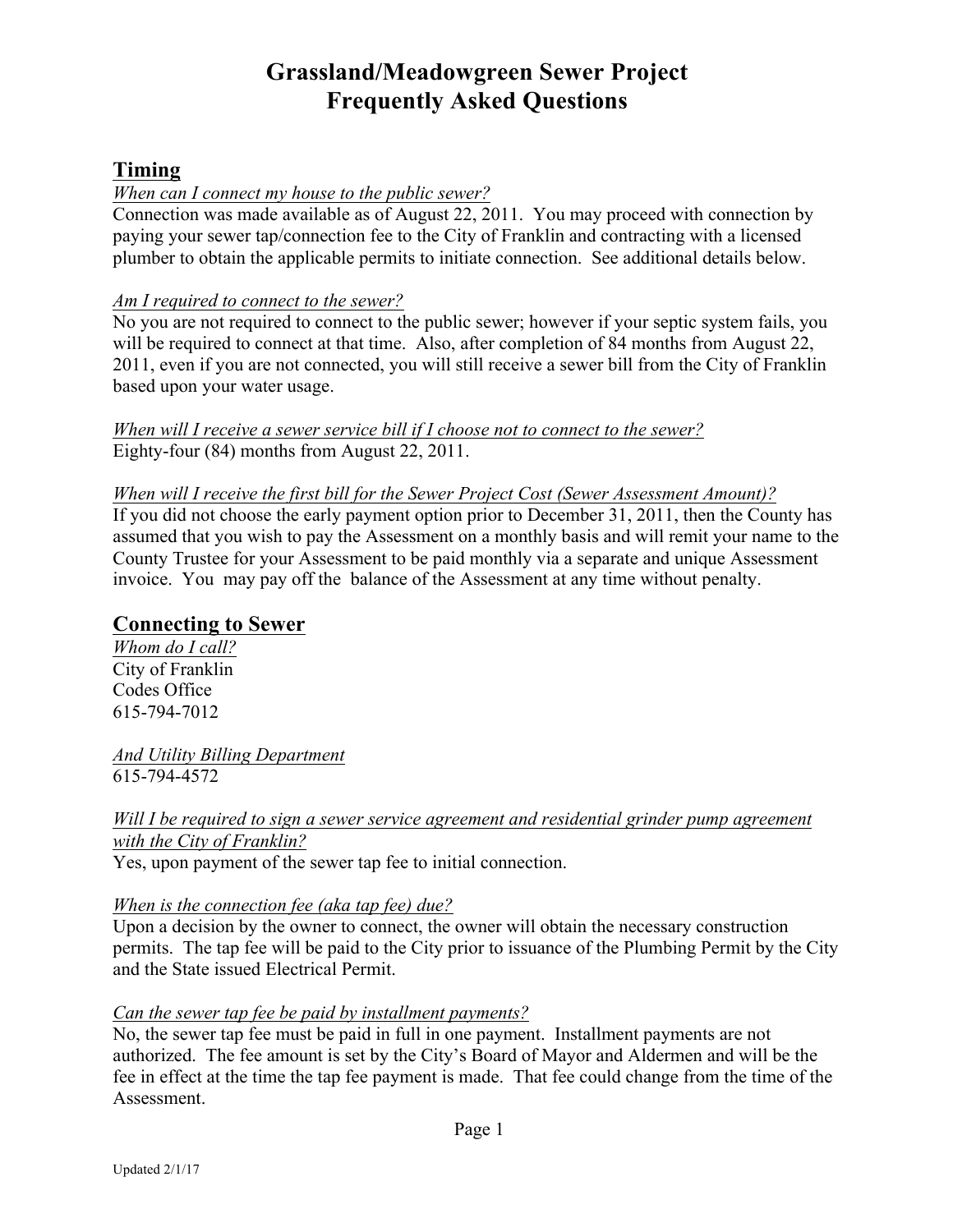#### *Who connects my house to the sewer?*

You will hire a private, licensed plumber to bypass and abandon your septic system, install your grinder pump, have an electrician connect your system and connect your property to the sewer tap in your yard, as well as any additional changes needed to the plumbing in or around your home.

#### *May I connect my house to the sewer myself?*

A homeowner that is going to conduct the work personally may obtain a Plumbing Permit and install the grinder pump. This is not recommended for do-it-yourselfers and must be approved by the City Plumbing Official. The electrical work will require a licensed electrician in accordance with State of Tennessee regulations.

# **Abandonment of Septic Tanks**

### *Who is authorized to abandon my septic tank?*

- A state-permitted pumping contractor must pump the tank(s) of their contents. Refer to the Williamson County Department of Sewage Disposal Management web site at http://www.williamsoncounty-tn.gov/DocumentView.aspx?DID=141 for a list of qualified pumpers.
- The actual disconnection and abandonment of the tank(s) can be done by the same plumbing contractors that install and hook up your new sewer connection equipment. Those contractors must be licensed plumbers and you can refer to the City of Franklin for an approved list. They do not have to be Williamson County licensed septic system installers.

### *What are the options for abandoning my septic tank?*

- Method #1:
	- $\blacksquare$  pump tank(s) and dispose of contents
	- collapse, crush and demolish tank walls and lid
	- leave rubble in the ground
	- backfill hole with gravel to within 12-inches of the ground surface
	- backfill the remaining void with soil up to the ground surface
- Method #2:
	- $\blacksquare$  pump tank(s) and dispose of contents
	- collapse, crush and demolish tank walls and lid
	- completely remove rubble from the premises
	- dispose of rubble in an appropriate manner
	- backfill hole with soil up to the ground surface
- Method  $#3$ :
	- $\blacksquare$  pump tank(s) and dispose of contents
	- completely fill tank(s) with an appropriate material (*e.g.*, gravel, concrete, etc.)
	- backfill any remaining hole with soil up to the ground surface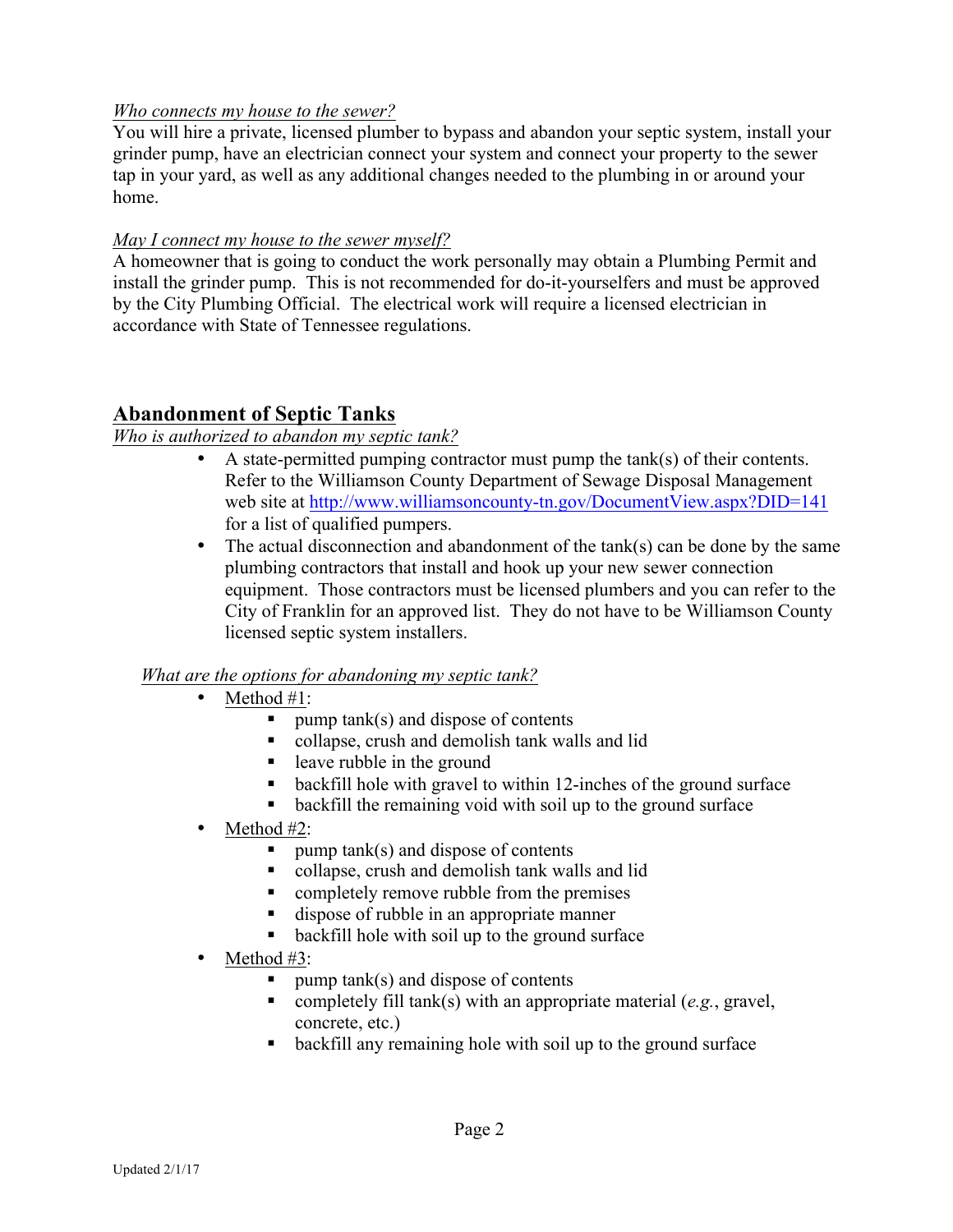#### *Am I required to have a permit before abandoning my septic tank?*

• No, there is no permit required from Williamson County to abandon your septic tank. However, before beginning any work to convert your house from septic to sewer you need to contact the City of Franklin regarding any and all of their necessary permit requirements.

### *Is there a fee that I have to pay in order for the County to inspect and approve the abandonment of my septic tank?*

- No, there is no fee required from Williamson County associated with the abandonment of your septic tank. First, you must simply provide written proof of the tank pumping to the Williamson County Department of Sewage Disposal Management.
- Then, notify the Department after the abandonment of the tank(s) but prior to final grading.
- Upon notification, the Department will visit your property to inspect, confirm, document and approve the abandonment.
- This process is set up to make sure that all work is done properly to ensure your protection and safety and that of public health and the environment.

### *Contact Information Regarding Septic System Issues:*

Brian K. Corwin, Director Williamson County Department of Sewage Disposal Management 1320 West Main Street; Suite 411 Franklin, TN 37064 615-790-5751 brianc@williamson-tn.org www.williamsoncounty-tn.gov

# **Grinder Pumps**

### *Why am I required to use a grinder pump if I connect to the sewer?*

The sewer collection system installed is a small diameter pipe, pressurized system. As a result, materials flowing into the system must go through a grinder pump before it may be discharged into the system.

### *Where do I purchase a grinder pump?*

Your licensed plumber will purchase the grinder pump from the manufacturer based upon the specifications of the City of Franklin. The grinder pump distributor is WASCON in Livingston, Tennessee.

*Who is authorized to install the grinder pump?* Your licensed plumber or the homeowner, if approved by the City Plumbing Official.

*Am I required to have a permit before installing the grinder pump?* Yes, from the City of Franklin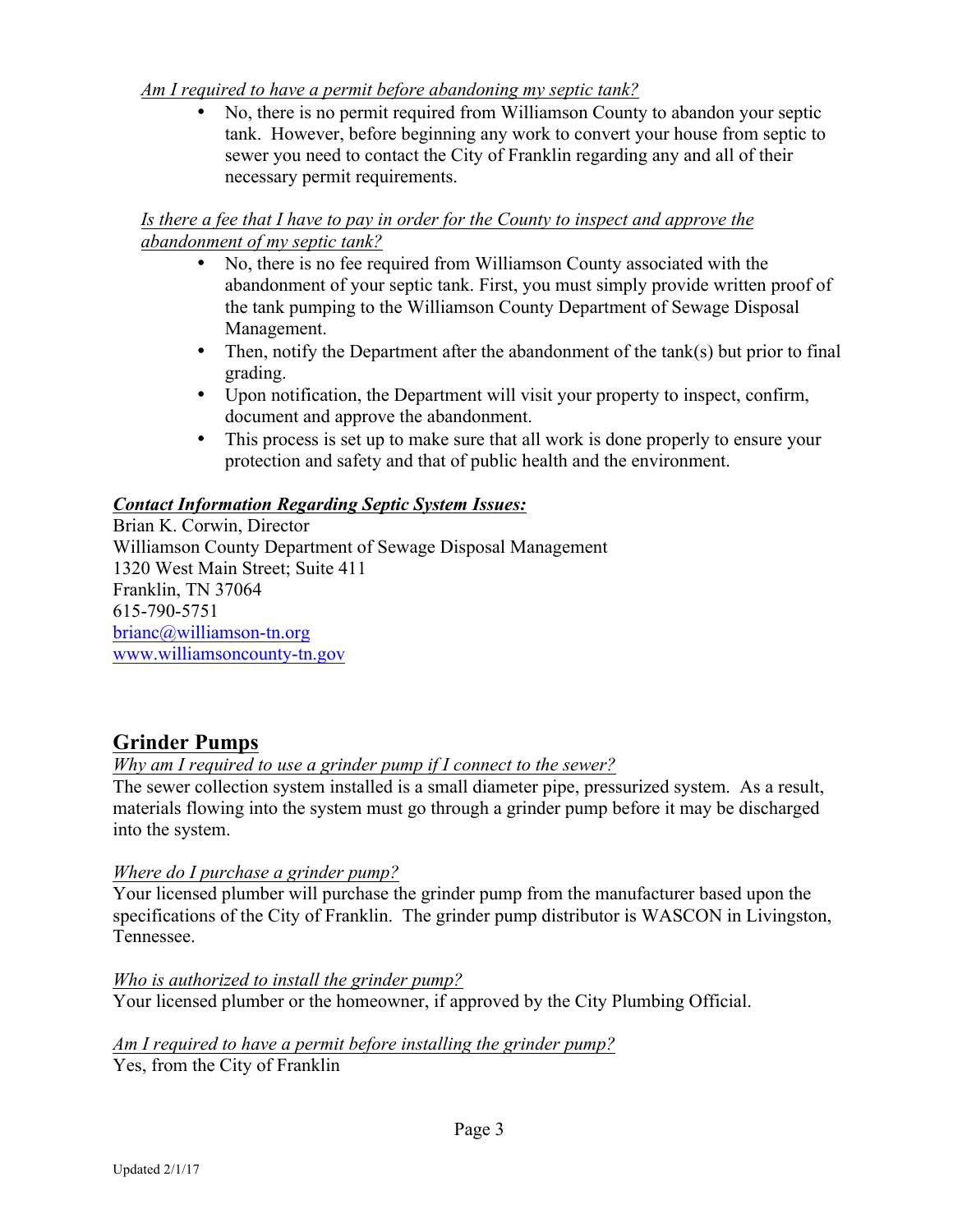### *How will my plumbing contractor know what kind of grinder pump to use?*

One grinder pump has been specified for this system- the DH-071 manufactured by E-One Systems with Interior Alarm Kit or other grinder pump specified and required by the City of Franklin.

*Is a grinder pump installed where it can be seen, or is it installed underground?* It is installed underground, but often a riser or small diameter access tank cover is visible on the ground level.

#### *How do I maintain my grinder pump?*

You are required to maintain your grinder pump or have a licensed plumber maintain it for you. There are no specific maintenance requirements for the pump, but care should be taken in what is flushed through your sewer to lessen clogging of the pump. After periods of disuse, run clean water until the pump activates.

#### *How will I know if my grinder pump is not working properly?*

There will be an alarm system connected to your grinder pump that will notify you by either an audible or visual alarm when the pump is not working properly.

*If something is wrong with my grinder pump and it is not working properly, whom do I call?* For most situations, contact your licensed plumber for correction or replacement. However, in an emergency situation and your licensed plumber is unavailable, you will contact the City of Franklin's Water Management Department at 615-794-4554.

# **Billing-Assessment**

### *The deadline for payment of the Assessment in lump sum without interest has passed.*

*How will I be billed for the County's Assessment of the Sewer Project Cost?*

If you did choose not to pay in one lump sum by December 31, 2011, the County will assume you wish to go on the twenty (20) year repayment plan and will submit your property to the County Trustee who will administer the monthly payment plan. You will receive notice of the monthly assessment payment in January of 2012.

*How much is the monthly payment, if I do not pay the Assessment in lump sum?* \$24.18 per month for twenty (20) years, which **does** include an interest charge.

*Will every property owner within the Project area be required to pay the Sewer Project Cost?* Every property not currently receiving sewer service from another provider within the Assessment Area will be required to pay their portion of the Assessment amount.

*If I do not connect to the sewer, will I still be required to pay the Sewer Project Cost?* Yes, all properties, whether connected to the sewer collection system or not will be required to pay the Assessment amount.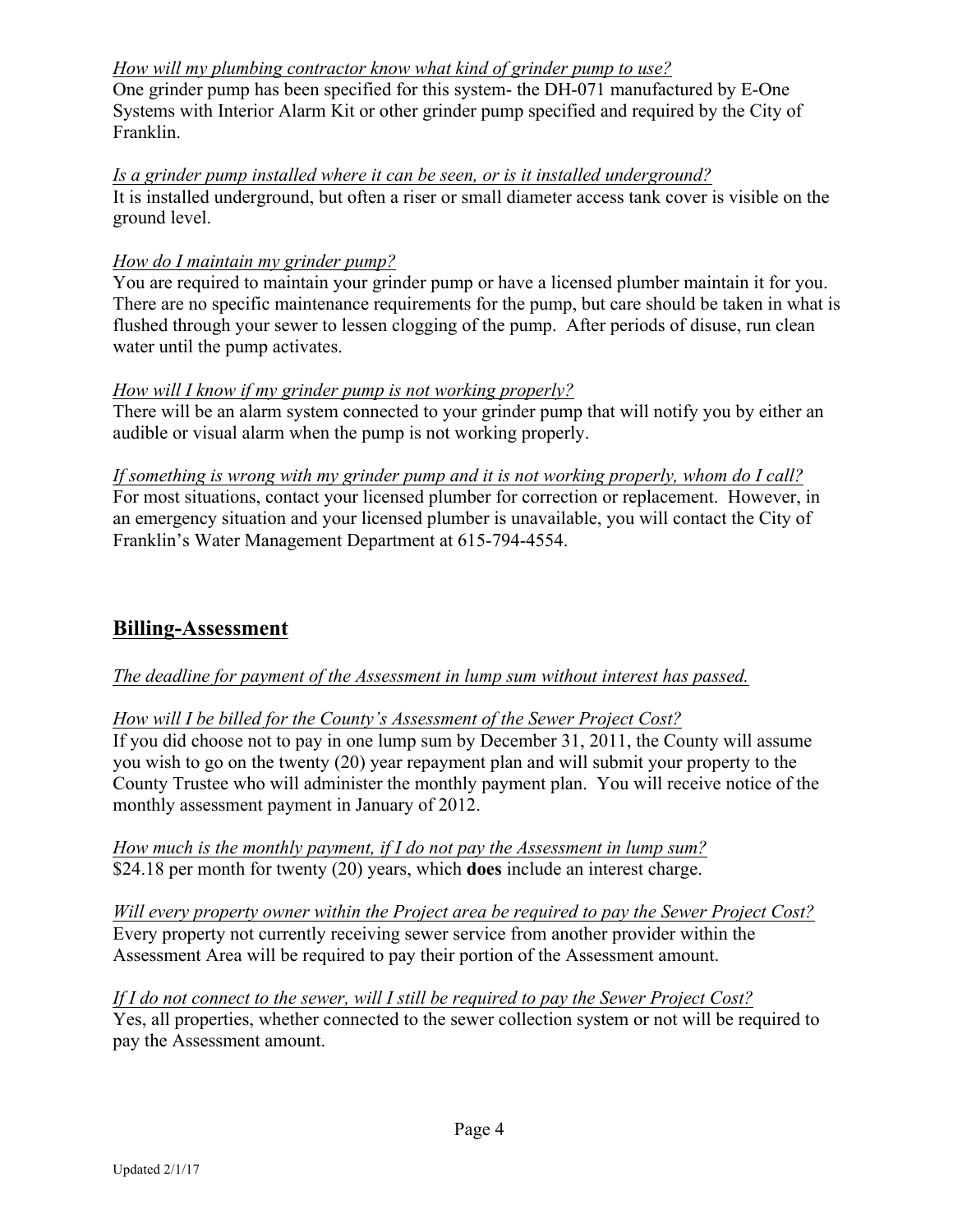### *Can I pay the Sewer Project Cost over time? How long?*

Yes. You may pay the cost over a twenty (20) year period, which will include interest, at \$24.18 a month. You may pay the balance at any time in the amount of \$5,803.20, minus the total monthly payments made to date.

#### *Can I pay the Sewer Project cost in one lump sum?*

Yes. The deadline for the early payment option without interest has expired. You may pay the Assessment amount in a lump sum of \$5,803.20, which does include interest. You will pay this amount directly to the County Trustee.

*If I sell my house, can I have the Sewer Project Cost paid from escrowed funds?* Yes.

#### *Is there a penalty if I begin paying the Sewer Project Cost on a monthly basis and later decide to pay the remaining full amount?*

No, but you will pay the full amount including the interest, in the amount of \$5,803.20.

#### *If I move, will I still be responsible for the Sewer Project Cost or will that transfer to the new owners?*

The Assessment will run with the land and will be the responsibility of the new property owner. However, the County encourages anyone who sells his/her property to settle the Assessment amount prior to or during closing of the sale of the property. You should contact the County Trustee to ensure the billing changes are made to remove you from receipt of the Assessment bill.

#### *What happens if I don't pay the Sewer Project Cost?*

The County has established a notice of nonpayment policy. If you do not pay your Assessment bill, the County Trustee will notify the County Attorney for Planning and Environment. Following the policy, the County will give you notice of nonpayment and give you the opportunity to bring your payment current. However, should you not stay current on your Assessment amount; at the expiration of ninety (90) days and due notice, a Lien for the amount owed of the Assessment will be placed on your property and filed with the Register of Deeds office.

# **Billing – Wastewater (Sewer) User Fee**

### *Am I responsible for paying the sewer user fee?*

Yes, upon connection to the City's wastewater collection system. That fee will be based on water usage at the Outside City rate. The tenant who has a contract for the water service will receive the sewer bill.

#### *What if I don't connect to the City wastewater collection system?*

You will not be responsible for paying the sewer user fee until connected or until 84 months after notice is given that the sewer is available for connection.